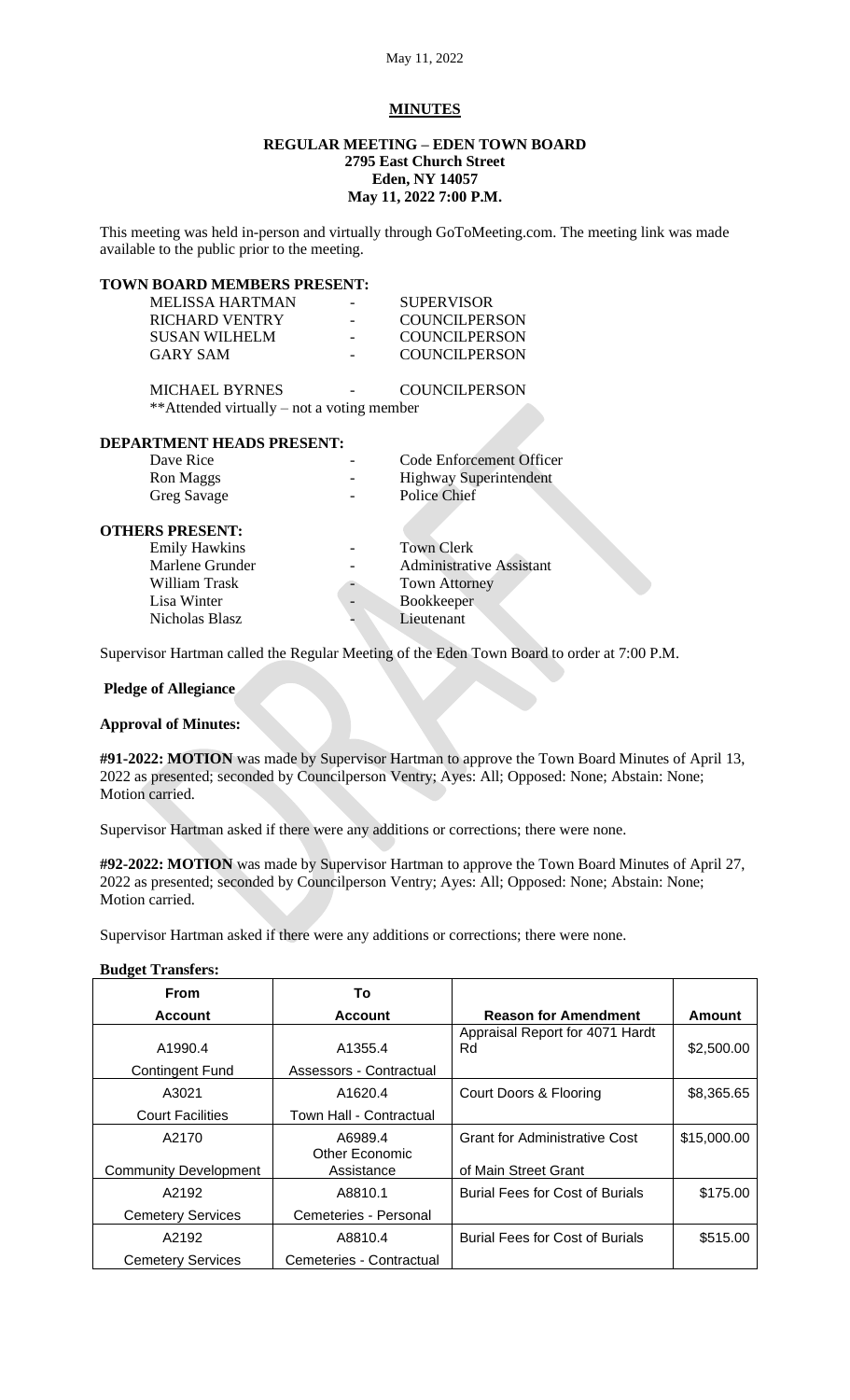**#93-2022: MOTION** was made by Councilperson Wilhelm to approve the Budget Transfers and as presented; seconded by Councilperson Sam; Ayes: All; Opposed: None; Abstain: None; Motion carried.

| <b>DESCRIPTION</b>        | <b>VOUCHER NUMBERS</b> | <b>AMOUNT</b> |  |
|---------------------------|------------------------|---------------|--|
|                           |                        |               |  |
| General Fund              | $253 - 318$            | \$62,680.61   |  |
| Fire Dept. Fund           | 92-113                 | \$5,956.79    |  |
| <b>Recreation Fund</b>    | $42 - 55$              | \$2,898.79    |  |
|                           |                        |               |  |
| Water Fund                | $5 - 7$                | \$1,208.93    |  |
| <b>Street Lights Fund</b> | $12 - 17$              | \$2,193.98    |  |
| Refuse Fund               |                        | \$168.00      |  |
| <b>Highway Fund</b>       | 105-133                | \$26,490.24   |  |
| Capital Fund              |                        |               |  |
| H8230.405                 | No Activity            |               |  |
| H8320.406                 | No Activity            |               |  |
| H8302.407                 | No Activity            |               |  |
| Drainage District SD 4    | No Activity            |               |  |

#### **Audit Bills:**

**#94-2022: MOTION** was made by Councilperson Ventry to approve the Audit of Bills as presented; seconded by Councilperson Wilhelm; Ayes: All; Opposed: None; Abstain: None; Motion carried.

#### **Departmental Reports:**

Department reports for the month of May 2022 were submitted by Scott Crowe, East Eden Fire Chief; Matt Colvin, Eden Fire Chief; Susan Johnson, Assessor; Greg Savage, Eden Police Chief; Emily Hawkins, Town Clerk; Dave Rice, Code Enforcement Officer; Amy Porter, Recreation Director; and Nick Blasz, Dog Control Officer, & Joseph Ghosen. All reports are on file in the Town Clerk's office.

**#95-2022: MOTION** was made by Supervisor Hartman to approve Eden Fire and East Eden Fire to advertise requests for proposals for itemized fire equipment with the bid opening date of Thursday, May 26<sup>th</sup>, 2022 at 11:00 am; seconded by Councilperson Wilhelm; Ayes: All; Opposed: None; Abstain: None; Motion carried.

**#96-2022: MOTION** was made by Supervisor Hartman to add Benjamin Sheppard to the active roster pending background check and physical; seconded by Councilperson Wilhelm; Ayes: All; Opposed: None; Abstain: None; Motion carried.

**Public Comment on Agenda Items Only:** There were none.

**New and Unfinished Business:**

**1. Proclamation of Turquoise Takeover Week:**

#### **The Second Week in May is Turquoise Takeover Week Resolution Designating the second week in May as "Turquoise Takeover Week"**

WHEREAS, about every two and a half minutes, a person in the U.S. is diagnosed with lung cancer; and WHEREAS, lung cancer is the leading cause of cancer deaths for women and men; and

WHEREAS, Lung cancer screening saves lives, and advocacy and increased awareness will result in more high-risk individuals getting screened.

WHEREAS, public support for research funding will result in new treatments and better methods of early detection; and

WHEREAS, LUNG FORCE is a national initiative led by the American Lung Association, to defeat lung cancer.

BE IT RESOLVED, that the Town of Eden hereby designates the second week in May as Turquoise Takeover Week throughout the Town of Eden and encourages all residents of the Town of Eden to learn more about lung cancer, risk factors and early detection.

**#97-2022: MOTION** was made by Supervisor Hartman to approve the resolution as read; seconded by Councilperson Sam; Ayes: All; Opposed: None; Abstain: None; Motion carried.

**#98-2022: MOTION** was made by Supervisor Hartman to open the Public Hearing for proposed Local Law 2-2022 for the noise ordinance; seconded by Councilperson Sam; Ayes: all; Opposed: None; Abstain: None; Motion carried.

The public hearing was opened at 7:15 PM.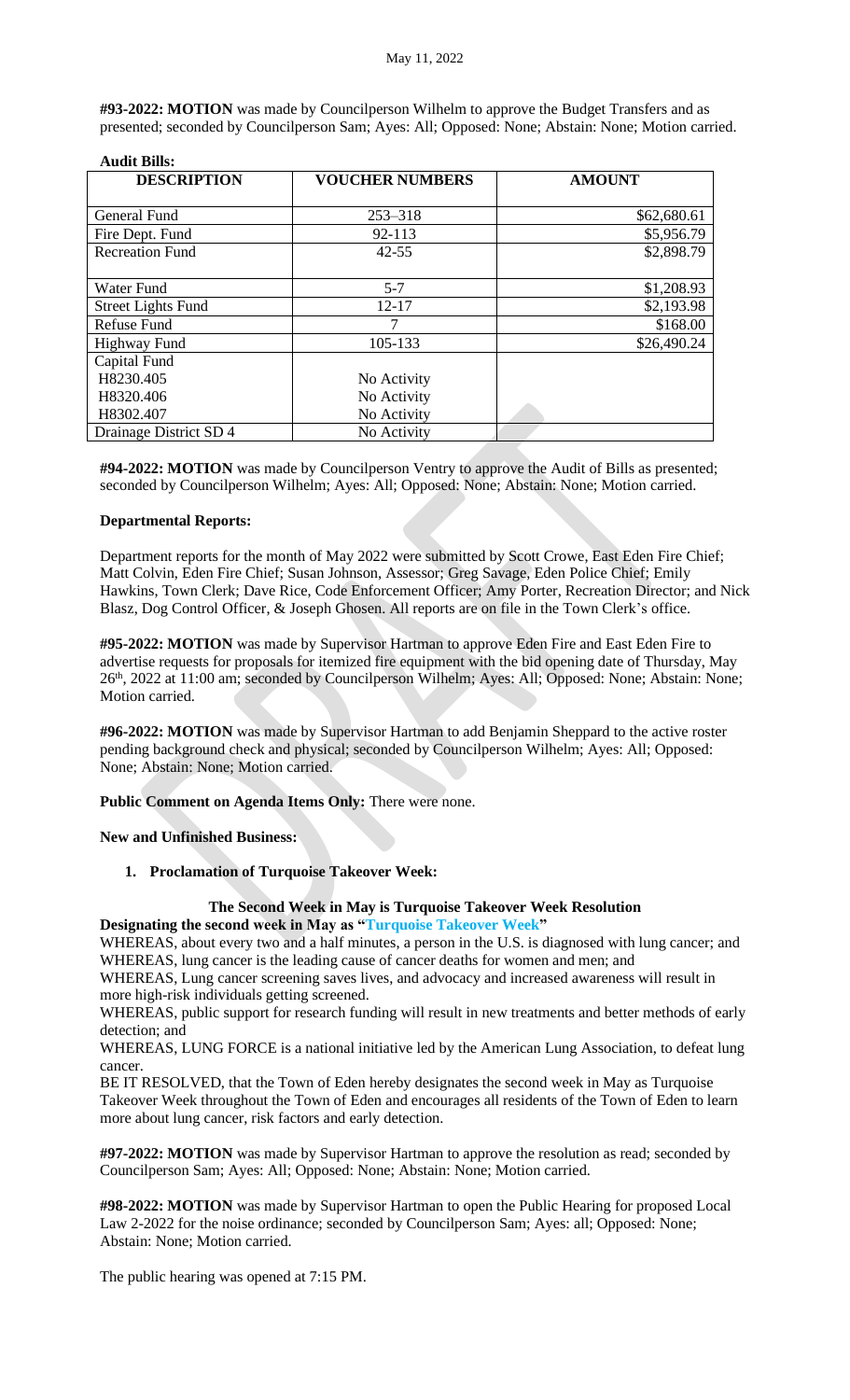#### **LEGAL NOTICE TOWN OF EDEN, NEW YORK NOTICE OF PUBLIC HEARING**

Notice is hereby given that a public hearing will be held by the Eden Town Board in the Eden Town Hall, 2795 East Church Street, Eden, New York on the 11th day of May, 2022 at 7:15 P.M. Local Time, for the purpose of considering the adoption of proposed Local Law #2-2022, being a Local Law Regulating Noise in the Town of Eden. Copies of the proposed local law are available for public review in the Office of the Eden Town Clerk. All interested parties will be given an opportunity to be heard.

Supervisor Hartman gave information on the proposed local law, stating that Eden's current noise ordinance is too vague and difficult to enforce. She stated that the law has been revised by the Code Review Committee and reviewed by the Town Attorney, Police Department, Town Board and Code Enforcement Officer. The Local Law is intended to give guidelines for being a good neighbor and is not stopping people from living their daily lives, including, lawn mowing, Fourth of July parties, graduation parties, etc.

The following residents spoke regarding the proposed local law:

Bert Feasley

Joseph O'Bryant: Questioned the wording regarding lawn mowing and construction activities on Sunday's and Holidays.

David Hojsan: Asked where the 55 Db limit originated and inquired about his dog chewing on squeaky toys at the property line.

Councilperson Sam explained that the Town Board did research and had professionals present on the topic. Music was played at 100 Db and from 30' away the sound was at 50-55 Db. He further clarified that the ordinance is not meant for realistic everyday activities.

James Bebber: Questioned how the noise ordinance pertains to snowmobiles and motorcycles.

Dave Rice responded that vehicle noise on the roads is subject to NYS Vehicle and Traffic Law and snowmobiles while on sanctioned trails, are regulated by the DEC – NYS Parks and Recreation Law. He stated the noise ordinance would come into play for vehicular noise created within your property lines, like your driveway.

Curtis Neureuter asked if the Town currently has issues with noise complaints.

Greg Savage, Police Chief, stated that the town does have some complaints and that the current code as it stands makes it difficult to enforce and court cases get thrown out.

Matthew Szal: Stated that the code needs clarification regarding construction on Sundays and Holidays.

Dave Rice stated that verbiage is from the previous noise ordinance and is aimed toward contractors not residents.

Adam Nurmi questioned how long a "sustained" amount of time is.

Bill Trask, Town Attorney, replied that in order to measure the sound, equipment would need to be set up at the property line in order to read the decibel level.

Loren Crowden

**#99-2022: MOTION** was made by Supervisor Hartman to close the Public Hearing for proposed Local Law 2-2022 for the noise ordinance; seconded by Councilperson Sam; Ayes: all; Opposed: None; Abstain: None; Motion carried.

The Public Hearing was closed at 7:50 PM.

#### **2. Recreation Pool Staff:**

**#100-2022: MOTION** was made by Supervisor Hartman to appoint Melissa Levechhi and Asher Parnitzke as summer recreation camp assistants at the rate of pay of \$13.50 per hour; seconded by Councilperson Sam; Ayes: all; Opposed: None; Abstain: None; Motion carried.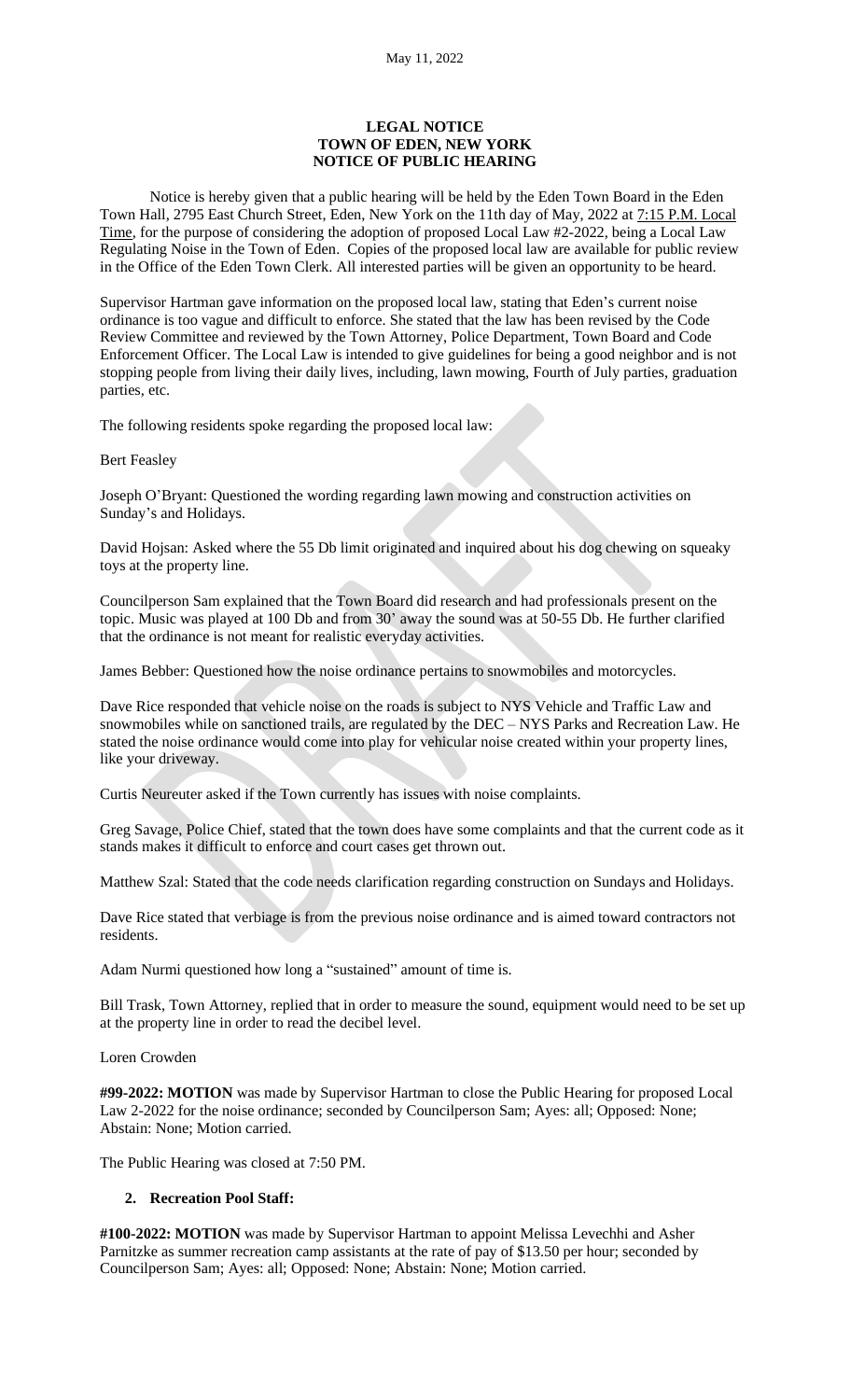### **3. Pool Fees:**

| <b>ACTIVITY</b>                      | 2021     | Purposed<br>2022 |
|--------------------------------------|----------|------------------|
|                                      | Rates    | Rates            |
| <b>Resident Swim Lessons</b>         | \$50.00  | \$65.00          |
| Non-Resident Swim Lessons            | \$100.00 | \$125.00         |
| Resident Family Swim Lesson Max      | \$150.00 | \$195.00         |
| Non-Resident Family Swim Lesson Max  | \$300.00 | \$375.00         |
| <b>Resident Individual Passes</b>    | \$45.00  | \$50.00          |
| Non-Resident Individual Passes       | \$70.00  | \$100.00         |
| <b>Resident Family Passes</b>        | \$135.00 | \$150.00         |
| Non-Resident Family Passes           | \$210.00 | \$300.00         |
| Resident Lap Swim                    | \$40.00  | \$50.00          |
| Non-Resident Lap Swim                | \$50.00  | \$75.00          |
| Resident Daily Pass Registration     | \$7.00   |                  |
| Non-Resident Daily Pass Registration | \$12.00  |                  |
| Day Pass Return 3wimmer              | \$3.00   |                  |
| Day Pass Resident/Non-resident       |          | \$5.00           |

**#101-2022: MOTION** was made by Supervisor Hartman to approve the 2022 proposed pool fees as presented; seconded by Councilperson Sam; Ayes: All; Opposed: None; Abstain: None; Motion carried.

### **4. Amend Resolution for Army Cots:**

**#102-2022: MOTION** was made by Supervisor Hartman to declare 120 army cots surplus and return to Erie County Emergency Services; seconded by Councilperson Ventry; Ayes: All; Opposed: None; Abstain: None; Motion carried.

\*This amends Resolution #88-2022 to sell 120 army cots at Auctions International.

### **5. Annual Unified Court System Audit:**

**WHEREAS,** the Unified Court System of the State of New York requires that town justices annually provide their court records and dockets to their respective town auditing board, and that such records be examined and that facet be entered into the minutes of the board's proceedings.

**WHEREAS,** THEREFORE it is RESOLVED that the Town Board of the Town of Eden has received the audited Statement of Cash Receipts and Cash Disbursements for the Town Justices from Drescher & Malecki, LLP independent auditors

**#103-2022: MOTION** was made by Supervisor Hartman approve the Annual Unified Court System Audit as presented; seconded by Councilperson Sam; Ayes: All; Opposed: None; Abstain: None; Motion carried.

### **6. Police Policies:** Table

Supervisor Hartman gave the Town Board a financial breakdown of employment in the Police Department.

Chief Savage outlined the need for another full-time officer stating it is difficult to hire, train, and retain part time police officers as they leave the department for full time work. Lieutenant Blasz explained the need for a full-time officer as scheduling part time is becoming increasingly difficult.

After additional discussion the Town Board will review the need for a full-time officer.

### **7. Grievance Day/Board of Assessment Review:**

The Board of Assessment Review will hold Grievance Day Tuesday May 24, 6:00 PM – 10:00 PM in the upstairs conference room of Town Hall.

## **8. Permission for Highway to Hang Hometown Heroes Banners:**

**#104-2022: MOTION** was made by Supervisor Hartman to give approval to the Highway Department to hang the Hometown Hero banners; seconded by Councilperson Sam; Ayes: All; Opposed: None; Abstain: None; Motion carried.

### **9. Permission for Highway:**